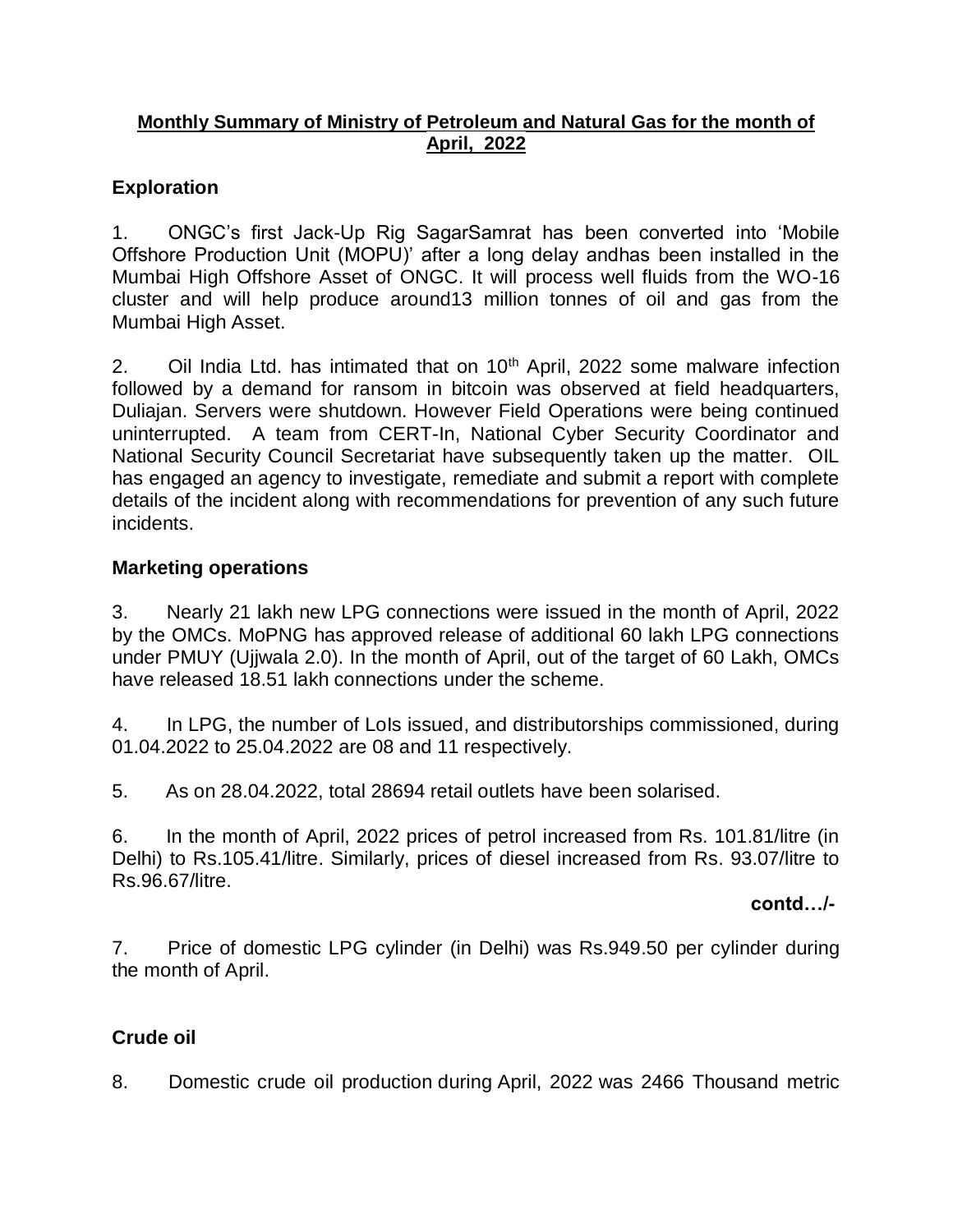Tonnes(TMT), which is 103.3% of the target of 2386 TMT for the month. It is 98.9% of 2494 TMT production in the corresponding month of 2021.

9. During April, 2022, the price of the Indian Basket of Crude oil varied between \$97.59 and \$107.92 per barrel, with average price of \$102.97 per barrel, which is 8.77% lower than the average price of \$112.87 per barrel in March, 2022.

### **Gas supply**

10. Natural Gas production during April, 2022 was 2830 MMSCM, showing 97.8% achievement over the target (2892 MMSCM) for the month and 106.7% achievement over the production (2652 MMSCM) for corresponding month last year.

11. As on 28.2.2022, a total of approx. 91 lakhs PNG Domestic Piped Connections have been provided.

### **Biofuels and Ethanol blending**

12. For the Ethanol Supply Year (ESY) 2021-22, the Oil Marketing Companies (OMCs) have floated a tender for 459 crore litres of Ethanol against which LoIs for 428.56 crore litres of Ethanol have been issued upto 01.05.2022. OMCs' have received 178.82 crore litres ethanol enabling 10.66% blending for the month of April and cumulative blending of 9.86%.

13. For the month of April, 36 Letters of Intent (LoIs) have been issued under SATAT scheme for CBG production, bringing the total to 3218 LoIs. Four CBG plants have become operational during the month. A total of 24 CBG plants are now operational across the country.

#### **Infrastructure Development**

**14. Two oil infrastructure projects of HPCL-Refurbishment of Tank 120-T-191 and Refurbishment of Tank 120-T-212 at Visakh Refinery have been completed during the month.**

**contd…/-**

**Reducing Import Dependency**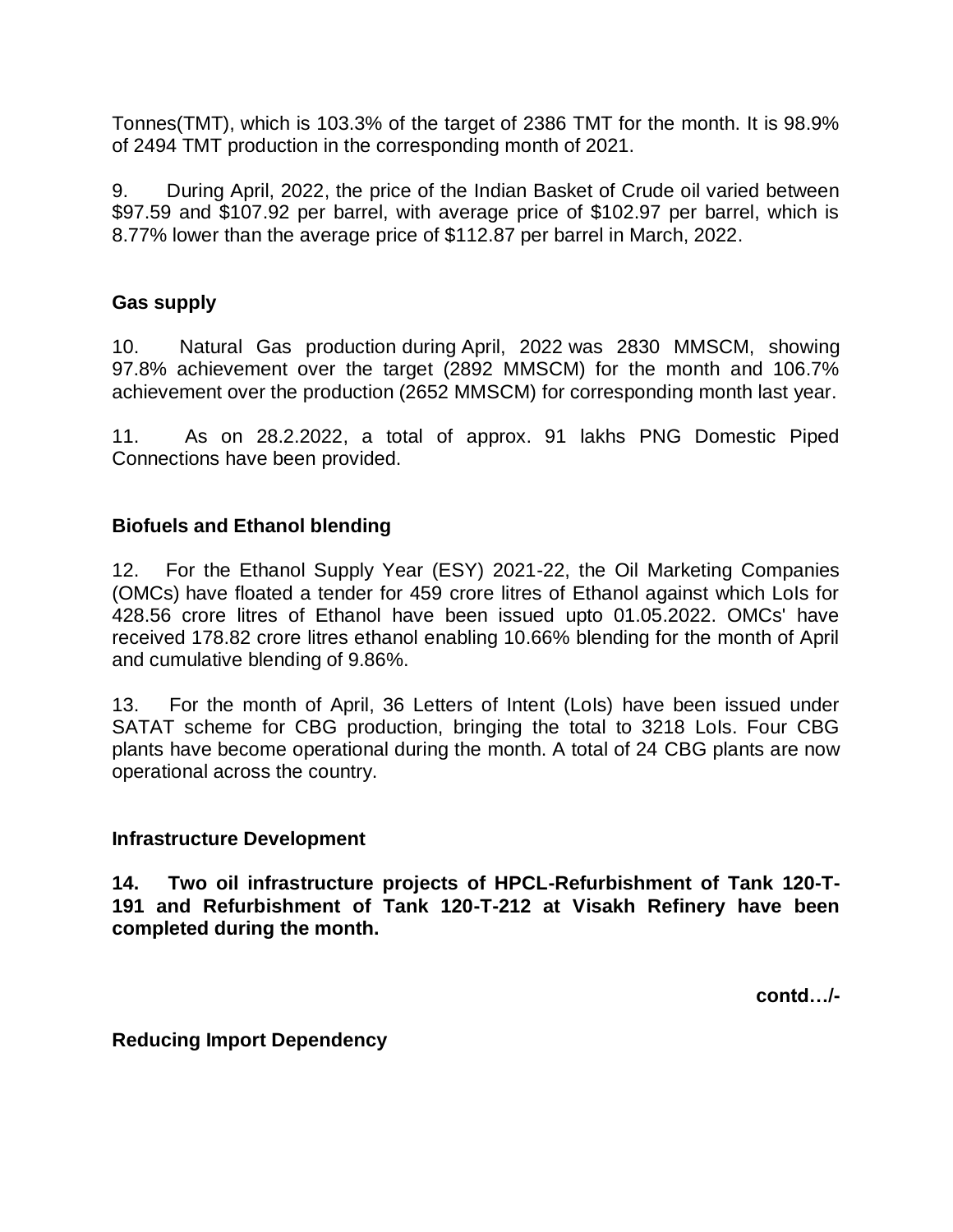**15. Import dependence on oil and oil equivalent gas is 77.1% as of March, 2022 (FY 2021-22). Self Sufficiency in Oil and Gas production cumulative is 22.9% as of March, 2022 (F.Y. 2021-22)**

#### **GeM procurement**

16. Oil PSUs procured items worth Rs.4924.39 Crs through GeM portal in the month of April, 2022. 100% procurement is being done through GeM for items that are available on the portal.

#### **International Cooperation**

17. Hon'ble Minister for Petroleum and Natural Gas & Housing and Urban Affairs on **26th April 2022,** had a productive meeting with Foreign Minister of Norway H.E.AnnikenHuitfeldt& a business delegation consisting of representatives of leading Energy companies and had discussions in areas of E&P, green hydrogen & renewable energy. Two MoUs were signed: one between ONGC &Equinorfor cooperation across the entire energy value chain & second, between IIT Madras& SEID Norway for development of a reactor for producing hydrogen.

18. Hon'ble Minister for Petroleum and Natural Gas & Housing and Urban Affairs had a meeting with delegation of the European Union, led by Mr Christian Kettel Thomsen, Vice-President of European Investment Bank (EIB) on 25<sup>th</sup> April 2022.

19. Hon'ble Minister of Minister of Petroleum and Natural Gas had a meeting with Mr. Bento Albuquerque, Minister of Mines and Energy, Brazil on 21st April 2022 and issued a joint statement on cooperation between India and Brazil in energy sector, bio-energy and biofuels.

20. Hon'ble Minister for Petroleum and Natural Gas & Housing and Urban Affairs had a delegation level discussions, which included heads of leading oil, automobile & sugar companies of both Brazil & India, highlighted synergies between our two countries in biofuel cooperation, decarbonization of transport & strengthening rural economy on 21<sup>st</sup> April 2022.

Both sides agreed to further our collaboration in the areas of 2G/3G biofuel technologies, flexi-fuel engines & scale up the international production & use of sustainable bioenergy. MoUs were exchanged between SIAM & UNICA of Brazil and UttamSucro tech &Exal group of Brazil.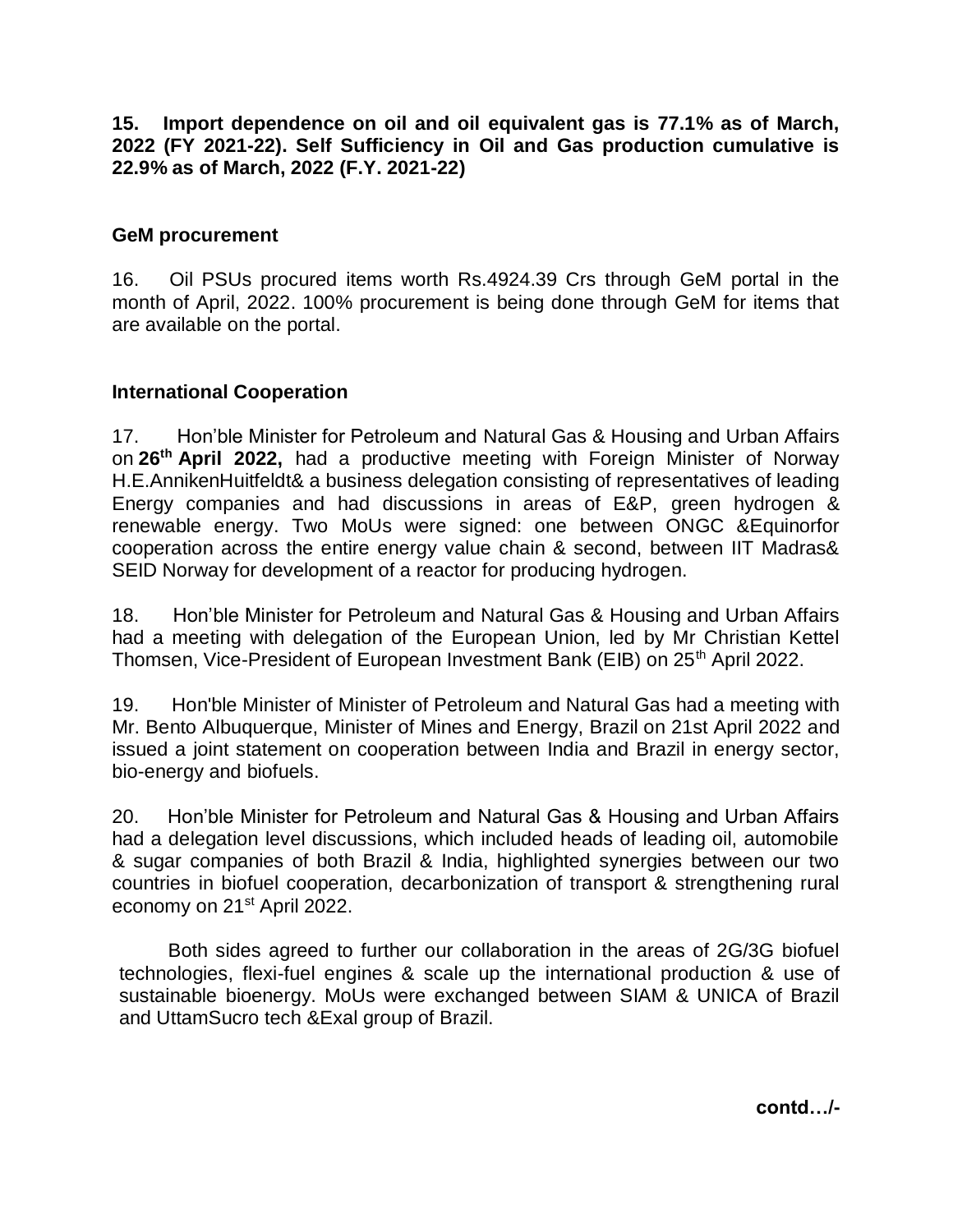21. Hon'ble Minister for Petroleum and Natural Gas & Housing and Urban Affairs had productive discussions pertaining to a wide range of issues with a large business delegation led by Finland economy minister Mr. Mika Lintilä on 20<sup>th</sup> April 2022.

22. Hon'ble Minister for Petroleum and Natural Gas & Housing and Urban Affairs had a meeting with British High Commissioner to India Mr. Alex Ellis on 19<sup>th</sup> April 2022.

23. Hon'ble Minister for Petroleum and Natural Gas & Housing and Urban Affairs had a meeting with Dr.FatihBirol, ED, International Energy Agency on 11<sup>th</sup> April 2022 and had discussions on of Strategic Partnership between India & IEA.

24. Secretary, Petroleum had a meeting with Deputy Executive Director Ms. Mary Warlick on 6<sup>th</sup> April 2022 and had discussion on strengthening the ties between India  $-$  IEA.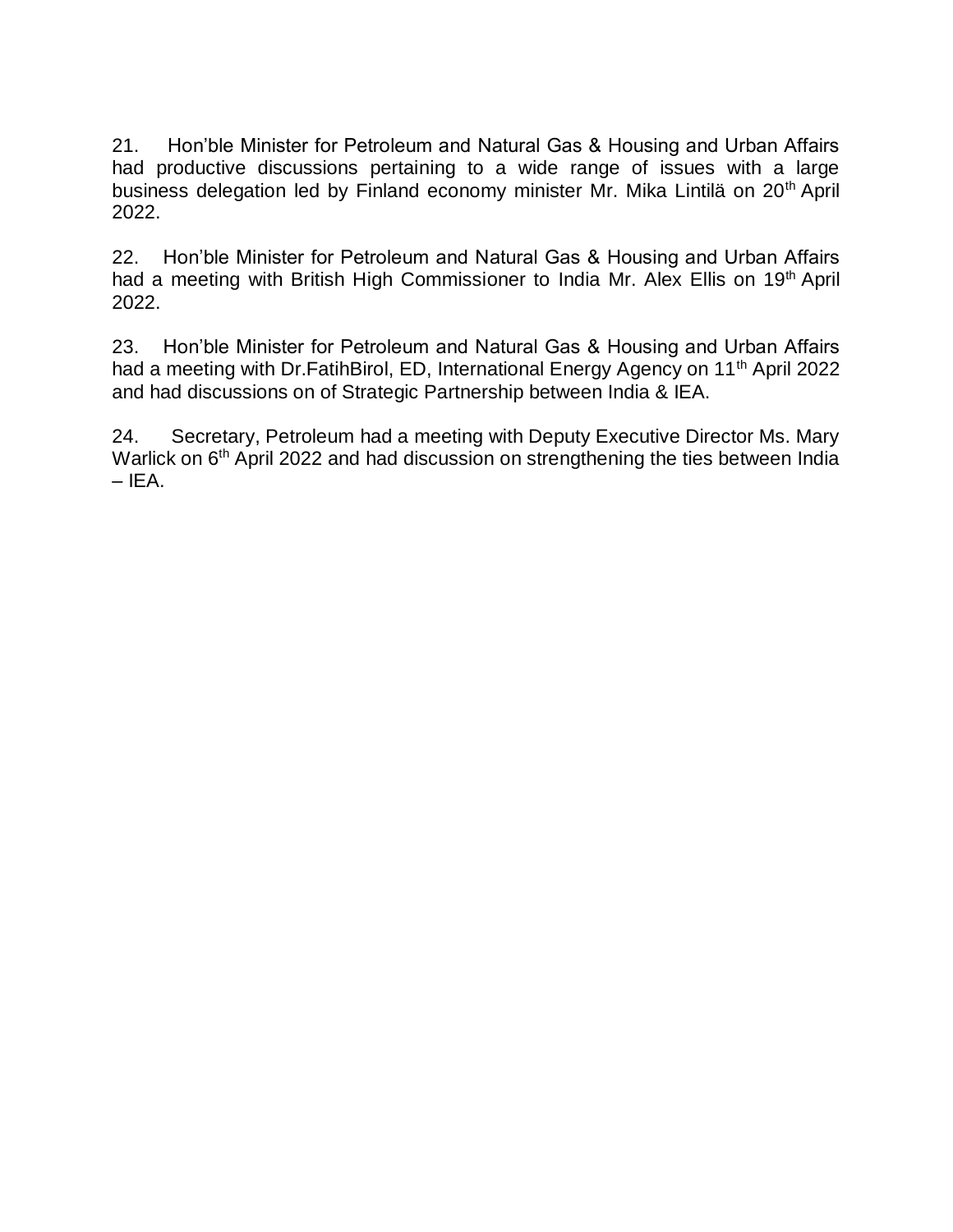## **मई**, 2022 **माह के लिए पेट्र ोलियम और प्राकृ लिक गैस मंत्रािय का मालसक सारांश**

**अन्वेषण**

- 1. ओएनजीसी के पहले जैक-अप रिग सागरसम्राट को लंबे विलंब के बाद 'मोबाइल ऑफशोर प्रोडक्शन यूनिट (एमओपीयू)' में बदल दिया गया है और ओएनजीसी के मुंबई हाई ऑफशोर एसेट में स्थापित कर दिया गया है। यह डब्ल्यूओ-16 क्लस्टर से सुतरलित पदार्थ को संसाधित करेगा और मुंबई हाई एसेट से लगभग 13 मिलियन टन तेल और गैस के उत्पादन करने में मदद करेगा।
- 2. ऑयल इंवडया वलवमटेड ने बताया है वक वदनााँक 10 अप्रैल, 2022 को क्षेत्र मुख्यालय दुलियाजान में कुछ मैलवेयर संक्रमण के बाद बिटकॉइन में फिरौती की माँग देखने में आई थी। सर्वर बंद थे। तथापि, क्षेत्र प्रचालन को निर्बाध रूप से जारी रखा जा रहा था। बाद में, सीईआरटी-इन, राष्ट्रीय साइबर सुरक्षा समन्वयक और राष्ट्रीय सुरक्षा परिषद सचिवालय की एक टीम ने इस मामले को अपने हाथ में लिया। ओआईएल ने भविष्य में ऐसी किसी भी घटना की रोकथाम के लिए अपनी सिफारिश के साथ-साथ घटना के पूर्ण विवरण के साथ जाँच, निवारण और रिपोर्ट प्रस्तुत करने के लिए एक एजेंसी को नियुक्त किया है।

## **लिपणन प्रचािन**

- 3. तेल विपणन कंपनियों द्वारा अप्रैल, 2022 में लगभग 21 लाख नए एलपीजी कनेक्शन जारी किए गए। पेट्रोलियम और प्राकृतिक गैस मंत्रालय ने पीएमयूवाई (उज्ज्वला 2.0) के अन्तर्गत 60 लाख अतिरिक्त एलपीजी कनेक्शन जारी करने को मंजूरी दी है। ओएमसीज इस योजना के अन्तर्गत 60 लाख के लक्ष्य में से अप्रैल माह में ने 18.51 लाख कनेक्शन जारी किए हैं।
- 4. एलपीजी में, वदनााँक 01.04.2022 से 25.04.2022 के दौिान जािी वकए गए एलओआई और चालू किए गए वितरकों की संख्या क्रमशः 08 और 11 है।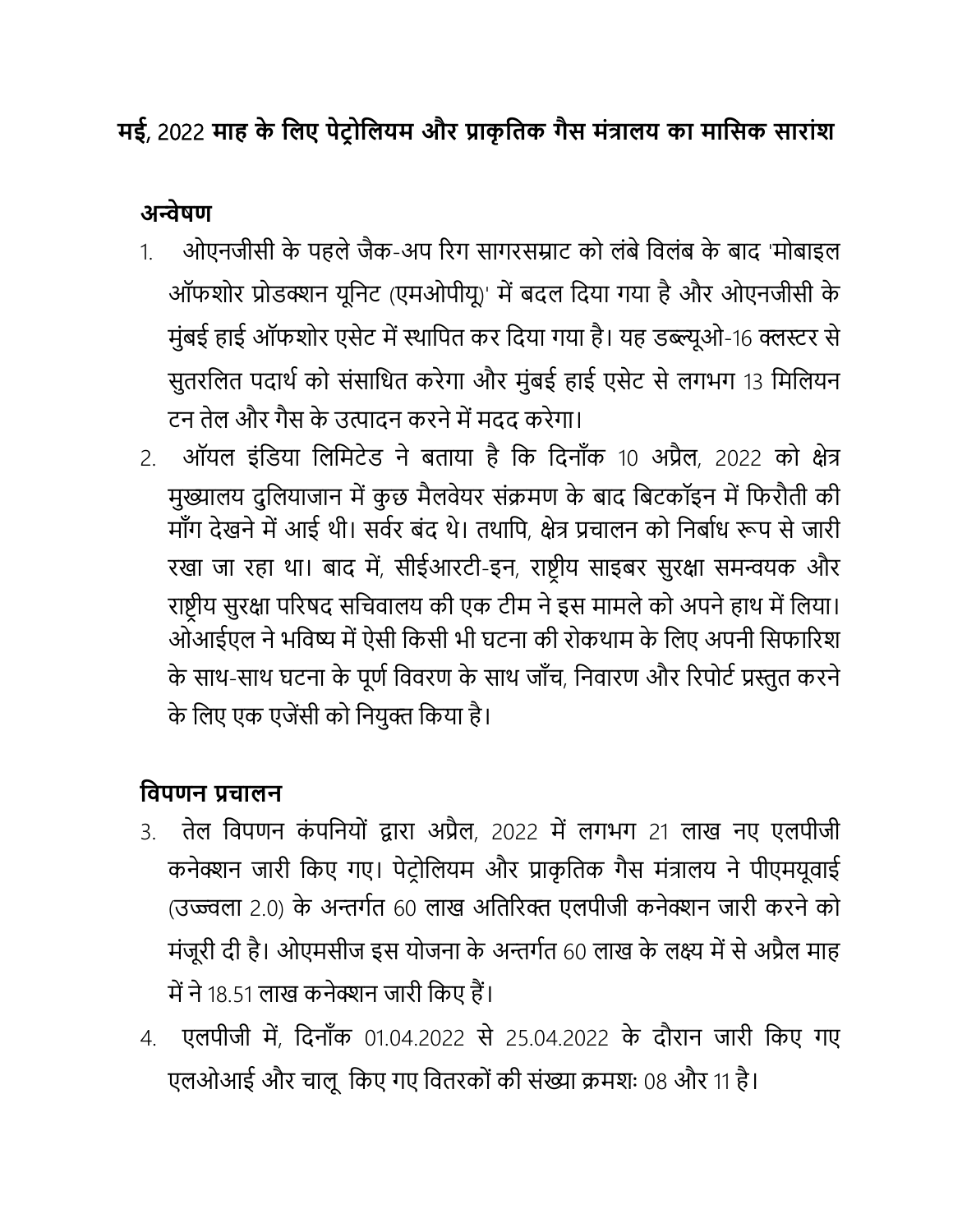- 5. दिनाँक 28.04.2022 की स्थिति के अनुसार, कुल 28694 खुदरा बिक्री केन्द्रों को सौर ऊर्जा युक्त बनाया जा चुका है।
- 6. अप्रैल, 2022 माह में, पेट्रोल के मूल्य 101.81 रुपए/लीटर (दिल्ली में) से बढ़कर 105.41 रुपए/लीटर हो गया। इसी प्रकार, डीजल के मूल्य भी 93.07 रुपए/लीटर से बढ़कि 96.67 रुपए/लीटि हो गया है।
- 7. अप्रैल माह के दौरान घरेलू एलपीजी सिलेंडर (दिल्ली में) का मूल्य 949.50 रुपये प्रति सिलेंडर थी।

### **कच्चा िेि**

- 8. अप्रैल, 2022 के दौरान घरेलू कच्चे तेल का उत्पादन 2466 हजार मीट्रिक टन (टीएमटी) था, जो उक्त माह के लिए 2386 टीएमटी के लक्ष्य का 103.3% है। वर्ष 2021 के दौरान इसी महीने में 2494 टीएमटी उत्पादन के सापेक्ष 98.9% है।
- 9. अप्रैल, 2022 के दौरान, कच्चे तेल की भारतीय बास्केट का मूल्य 97.59 डॉलर और 107.92 डॉलर प्रति बैरल के बीच थी, जिसका औसत मूल्य 102.97 डॉलर प्रति बैरल था, जो मार्च, 2022 में 112.87 डॉलर प्रति बैरल के औसत मूल्य से 8.77% कम है।

# **गैस आपूलिि**

- 10. अप्रैल, 2022 के दौिान प्राकृ वतक गैस का उत्पादन 2830 एमएमएससीएम था, जो इस महीने के लक्ष्य (2892 एमएमएससीएम) से 97.8% उपलब्धि और पिछले वर्ष के इसी महीने के उत्पादन (2652 एमएमएससीएम) से 106.7% उपलब्धि को दर्शाता है।
- 11. दिनाँक 28.2.2022 की स्थिति के अनुसार लगभग 91 लाख पीएनजी घरेलू पाइप कनेक्शन प्रदान वकए गए हैं।

# **जैि ईधं न और एथेनॉि लमश्रण**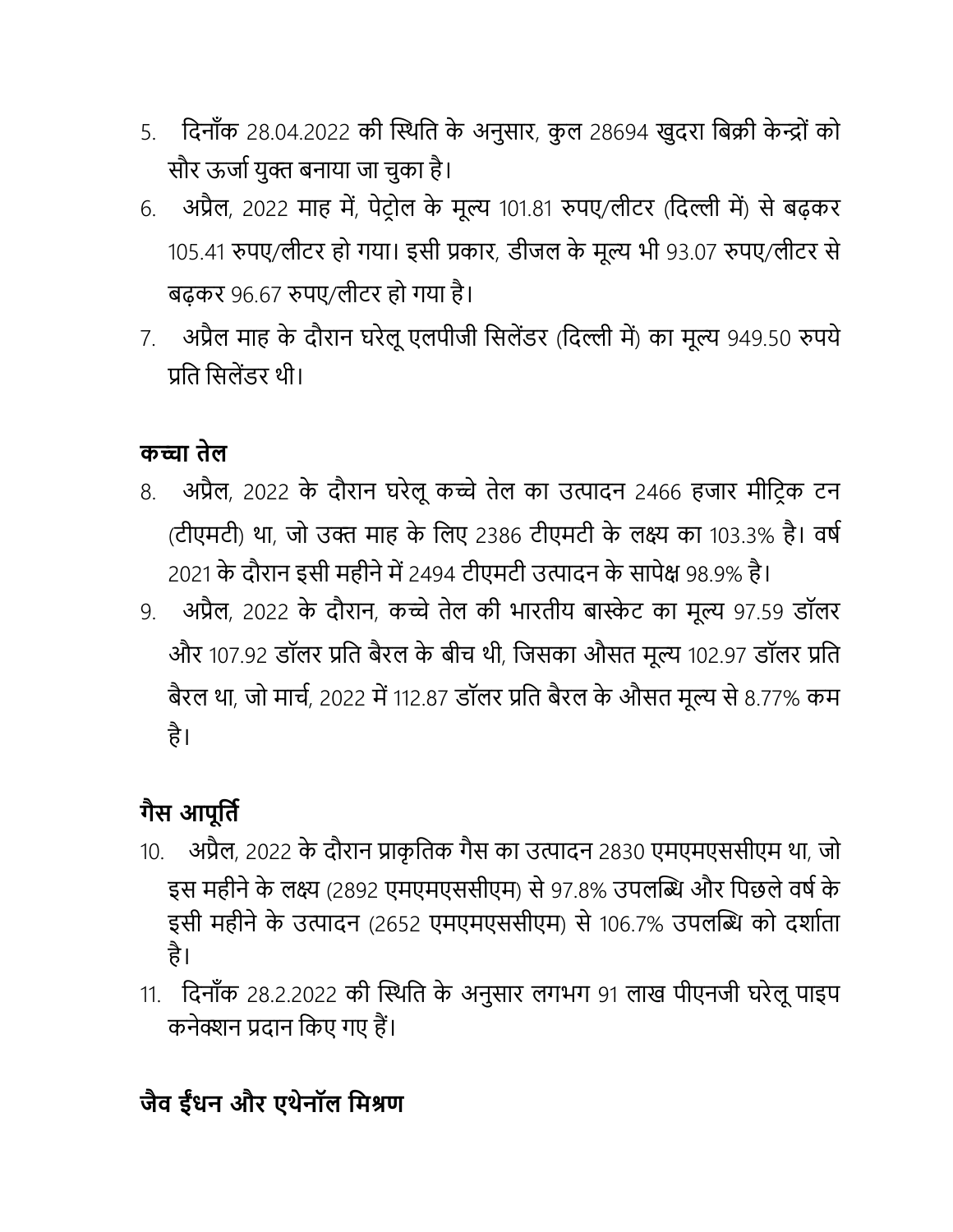- 12. एथेनॉल आपूर्ति वर्ष (ईएसवाई) 2021-22 के लिए, तेल विपणन कंपनियों (ओएमसीज) ने 459 करोड़ लीटर एथेनॉल हेतु एक निविदा जारी की है, जिसके सापेक्ष दिनाँक 01.05.2022 तक 428.56 करोड़ लीटर एथेनॉल के लिए एलओआई जारी की गई है। तेल विपणन कंपनियों को 178.82 करोड़ लीटर एथेनॉल प्राप्त हुआ है, जो अप्रैल माह के लिए 10.66 प्रतिशत मिश्रण और 9.86 प्रतिशत संचयी मिश्रण के लक्ष्य के निमित्त सक्षम हुआ है।
- 13. अप्रैल माह के लिए, सीबीजी उत्पादन के लिए सतत योजना के अन्तर्गत 36 आशय पत्र (एलओआई) जारी किए गए हैं, जिससे कुल एलओआई की संख्या 3218 हो गई है। महीने के दौरान चार सीबीजी संयंत्र चालू हो गए हैं। देश भर में अब कुल 24 सीबीजी संयंत्र चालूहैं।

### **बुलनयादी ढााँचे का लिकास**

14. **एचपीसीएि की दो िेि बुलनयादी ढांचा पररयोजनाएं** - **ट्ैंक** 120-**ट्ी**-191 **का निीनीकरण और लिशाख ररफाइनरी में ट्ैंक** 120-**ट्ी**-212 **का निीनीकरण इस माह के दौरान पूरा लकया गया है।**

### **आयाि लनर्िरिा को कम करना**

15. **माचि**, 2022 (**लित्त िषि** 2021-22) **िक िेि और िेि समिुल्य गैस पर आयाि लनर्िरिा** 77.1% **है। माचि**, 2022 (**लित्त िषि** 2021-22) **िक िेि और गैस संबंधी संचयी उत्पादन में आत्मलनर्िरिा** 22.9% **है।**

### **जीईएम अलधप्राप्ति**

16. तेल सार्वजनिक उपक्रमों ने अप्रैल, 2022 के महीने में जीईएम पोर्टल के माध्यम से 4924.39 करोड़ रुपये की वस्तुओं की अधिप्राप्ति की। पोर्टल पर उपलब्ध वस्तुओं के लिए जीईएम के माध्यम से 100% अधिप्राप्ति की जा रही है।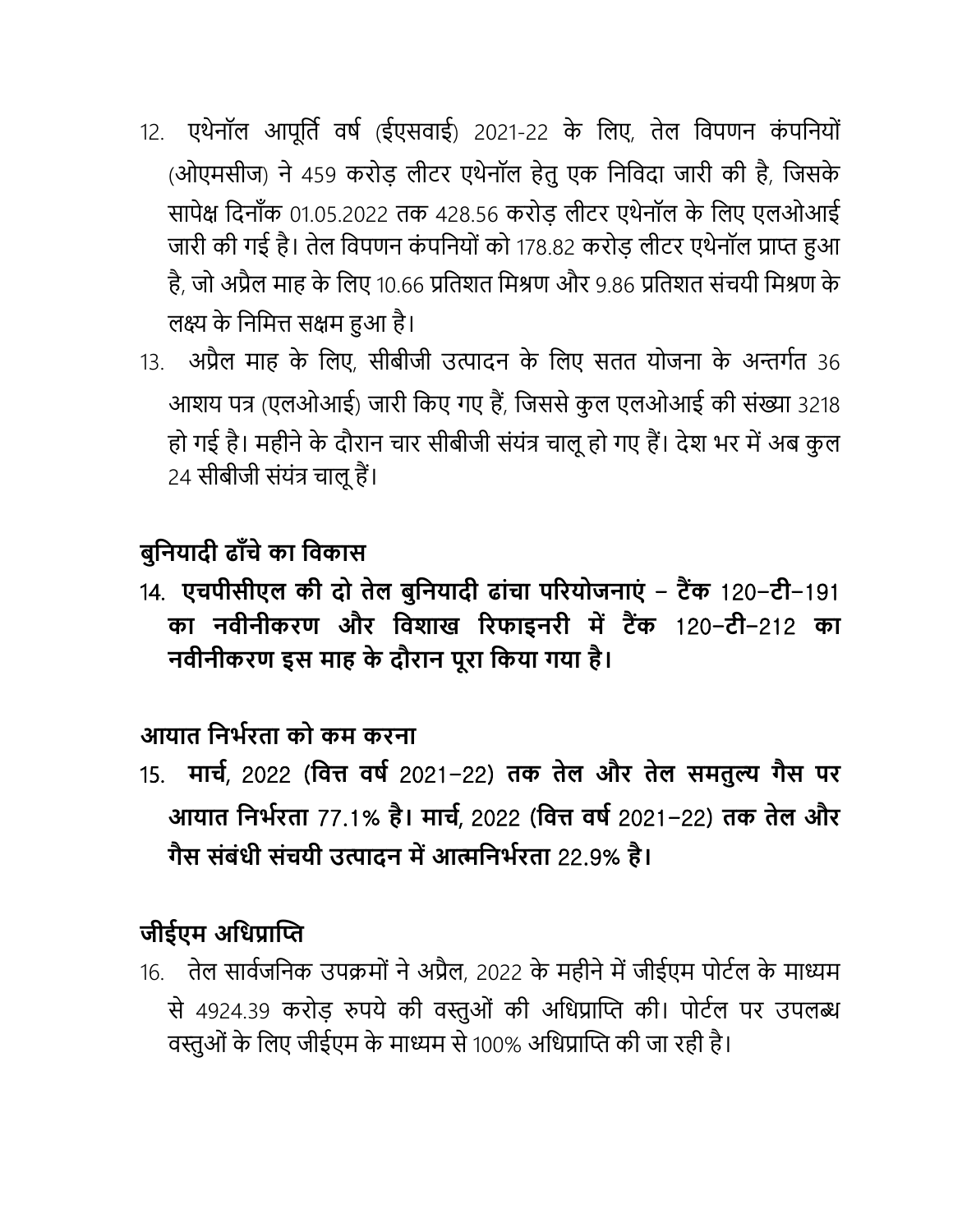## **अंिरराष्ट्रीय सहयोग**

- 17. माननीय पेट्रोलियम और प्राकृतिक गैस एवं आवासन और शहरी कार्य मंत्री ने 26 अप्रैल 2022 को नॉर्वे के विदेश मंत्री महामहिम एनीकेन हुइटफेल्ड और एक व्यापार प्रतिनिधिमंडल, जिसमें प्रमुख ऊर्जा कंपनियों के प्रतिनिधि शामिल थे, के साथ एक उत्पादन संबंधी बैठक की और ईएंडपी क्षेत्रों, हरित हाइड़ोजन और नवीकरणीय ऊर्जा जैसे विषयों पर चर्चा की। दो समझौता ज्ञापनों पर हस्ताक्षर किए गए : पहला, संपूर्ण ऊर्जा मूल्य श्रृंखला में सहयोग के लिए ओएनजीसी और इक्विनोर के बीच और दूसरा, हाइड्रोजन के उत्पादन के निमित्त एक रिएक्टर के विकास के लिए आईआईटी मद्रास और एसईआईडी नॉर्वे के बीच।
- 18. माननीय पेट्रोलियम और प्राकृतिक गैस एवं आवासन और शहरी कार्य मंत्री ने 25 अप्रैल 2022 को यूिोपीय वनिेश बैंक (ईआईबी) के उपाध्यक्ष श्री वक्रवियन के टल थॉमसन के नेतृत्व में यूरोपीय संघ के एक प्रतिनिधिमंडल के साथ बैठक की।
- 19. माननीय पेट्रोलियम और प्राकृतिक गैस मंत्री ने 21 अप्रैल 2022 को ब्राजील के खान और ऊर्जा मंत्री, श्री बेंटो अल्बुकर्क के साथ एक बैठक की और ऊर्जा क्षेत्र, जैव ऊर्जा और जैव ईंधन विषय पर भारत और ब्राजील के बीच सहयोग पर एक संयुक्त बयान जािी वकया।
- 20. माननीय पेट्रोलियम और प्राकृतिक गैस एवं आवासन और शहरी कार्य मंत्री ने 21 अप्रैल 2022 को प्रतिनिधिमंडल स्तर पर एक चर्चा की, जिसमें ब्राजील और भारत दोनों देशों के प्रमुख तेल, ऑटोमोबाइल और चीनी बनाने वाली कंपनियों के प्रमुख शामिल थे, जिसमें जैव ईंधन सहयोग, परिवहन डीकार्बोनाइजेशन और ग्रामीण अर्थव्यवस्था को मजबूत करने के निमित्त दोनों देशों के बीच के तालमेल को िेखांवकत वकया गया।

दोनों पक्षों ने 2जी/3जी जैव ईंधन प्रौद्योगिकियों, फ्लेक्सी-ईंधन इंजनों, संधारणीय जैव ऊर्जा के अंतरराष्ट्रीय उत्पादन और उपयोग को बढ़ाने जैसे क्षेत्रों में आपसी सहयोग को आगे बढ़ाने पर सहमति व्यक्त की। सियाम और ब्राजील के यूनिका तथा उत्तम सुक्रो टेक एवं ब्राजील के एक्सल ग्रुप के बीच समझौता ज्ञापनों का आदान-प्रदान वकया गया।